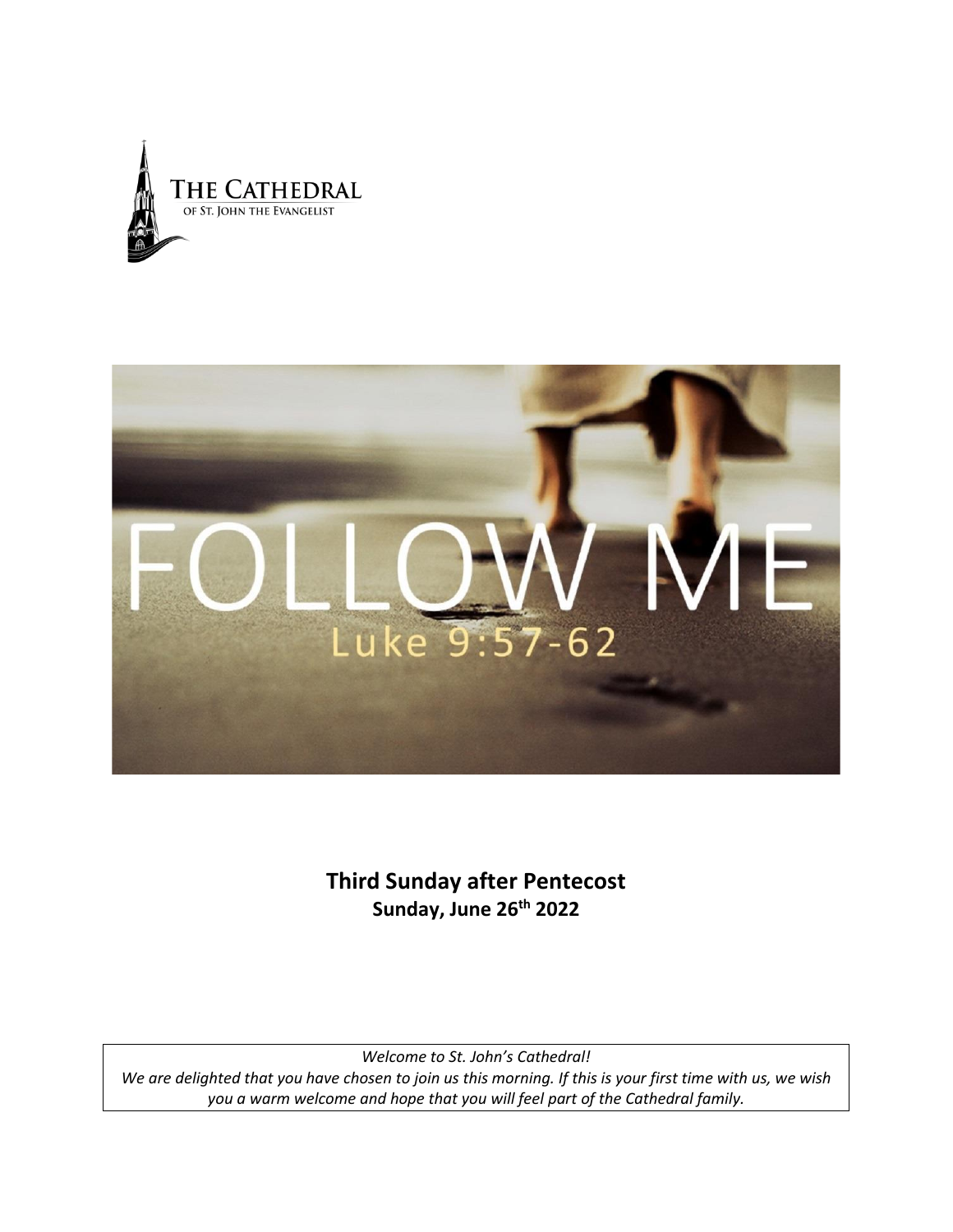# *The Cathedral Church of St. John the Evangelist* Sunday, June  $26^{th}$  2022 – 10:30 a.m. *Third Sunday after Pentecost*

*Today's service is taken from The Book of Alternative Services of The Anglican Church of Canada p. 185 – 215. The hymns are from the (blue) Common Praise hymnal.*

# **The Gathering of the Community**

# **Welcome and Announcements**

**Opening Sentence:** *"Speak Lord, for your servant is listening: you have the words of eternal life." ~ Samuel 3.9; John 6.68* 

## **Processional Hymn #3** The Construction of the Morning Has Broken"

## **Greeting and Collect for Purity**

*Celebrant:* The grace of our Lord Jesus Christ, and the love of God, and the fellowship of the Holy Spirit, be with you all.

# *People:* **And also with you.**

*Celebrant:* Almighty God,

*All:* **to you all hearts are open, all desires known, and from you no secrets are hidden. Cleanse the thoughts of our hearts by the inspiration of your Holy Spirit, that we may perfectly love you, and worthily magnify your holy name; through Christ our Lord. Amen.**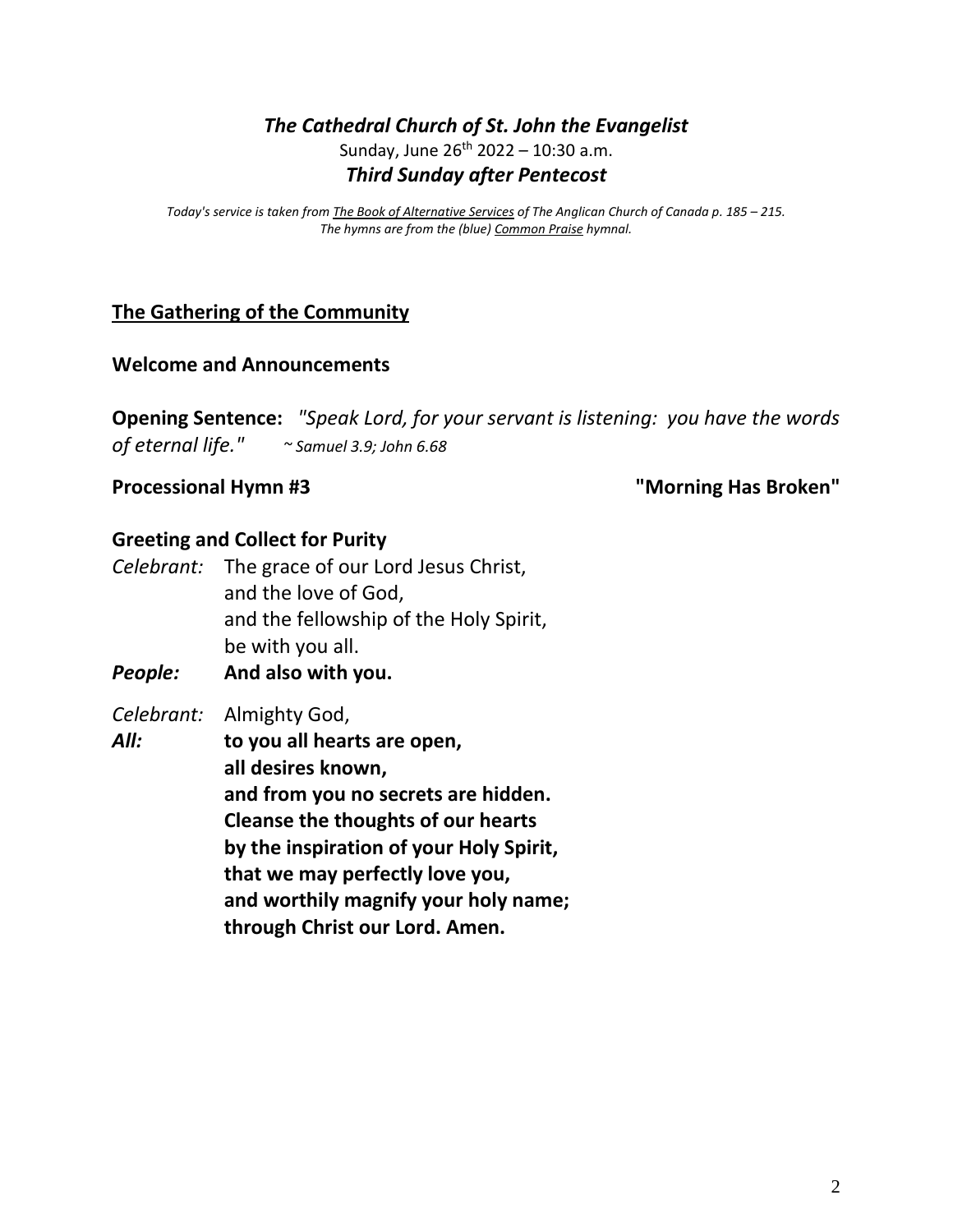## **Glory to God**

*Celebrant:* Glory to God in the highest,

*People:* **and peace to his people on earth. Lord God, heavenly king, almighty God and Father, we worship you, we give you thanks, we praise you for your glory. Lord Jesus Christ, only Son of the Father, Lord God, Lamb of God, you take away the sin of the world: have mercy on us; you are seated at the right hand of the Father: receive our prayer. For you alone are the Holy One, you alone are the Lord, you alone are the Most High, Jesus Christ, with the Holy Spirit, in the glory of God the Father. Amen.**

# **The Collect of the Day**

*Celebrant:* O Almighty God, you have taught us through your Son that love fulfils the law. May we love you with all our heart, all our soul, all our mind, and all our strength, and may we love our neighbour as ourselves; through Jesus Christ our Lord, who lives and reigns with you and the Holy Spirit, one God, now and for ever. **Amen.**

# **Children's Time**

*Any children among us today are welcome to come to the front of the church.*

**Blessing Song:**

**God bless and keep you** *(both hands raised in blessing)* **God shine upon you** *(hands circling like a sunrise)* **God's gracious presence** *(hands folded in prayer)* **abide with you in peace.** *(one hand raised in blessing) Repeat*

*The children are led to their Sunday School class in the Parish Hall and will return for The Peace and remain in the Cathedral for the rest of the service.* 

# **The Proclamation of the Word**

#### **First Reading: 2 Kings 2: 1-2, 6-14** *Jane Crosby*

Now when the Lord was about to take Elijah up to heaven by a whirlwind, Elijah and Elisha were on their way from Gilgal. Elijah said to Elisha, "Stay here; for the Lord has sent me as far as Bethel." But Elisha said, "As the Lord lives, and as you yourself live, I will not leave you." So they went down to Bethel. Then Elijah said to him, "Stay here; for the Lord has sent me to the Jordan." But he said, "As the Lord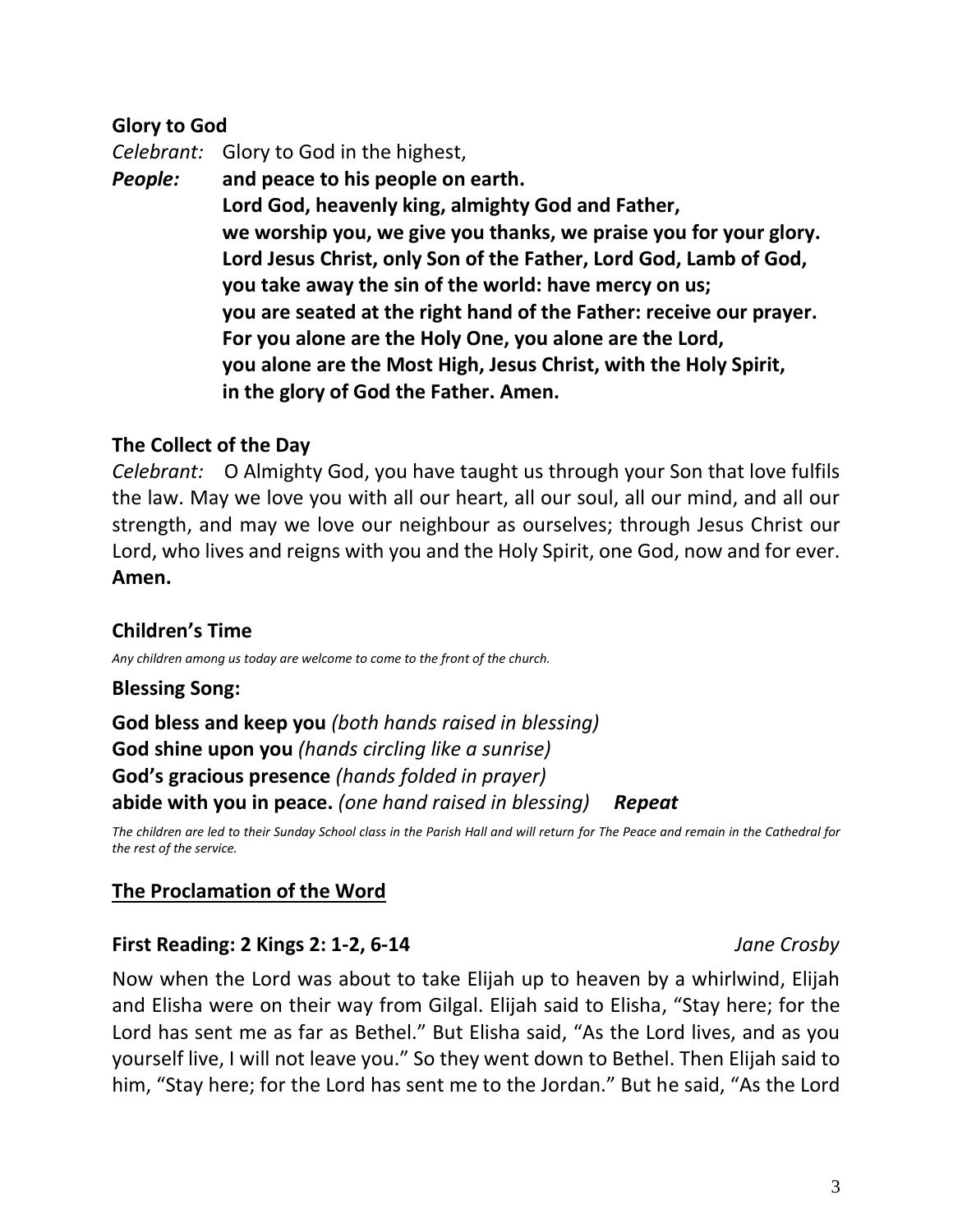lives, and as you yourself live, I will not leave you." So the two of them went on. Fifty men of the company of prophets also went, and stood at some distance from them, as they both were standing by the Jordan. Then Elijah took his mantle and rolled it up, and struck the water; the water was parted to the one side and to the other, until the two of them crossed on dry ground. When they had crossed, Elijah said to Elisha, "Tell me what I may do for you, before I am taken from you." Elisha said, "Please let me inherit a double share of your spirit." He responded, "You have asked a hard thing; yet, if you see me as I am being taken from you, it will be granted you; if not, it will not." As they continued walking and talking, a chariot of fire and horses of fire separated the two of them, and Elijah ascended in a whirlwind into heaven. Elisha kept watching and crying out, "Father, father! The chariots of Israel and its horsemen!" But when he could no longer see him, he grasped his own clothes and tore them in two pieces. He picked up the mantle of Elijah that had fallen from him, and went back and stood on the bank of the Jordan. He took the mantle of Elijah that had fallen from him, and struck the water, saying, "Where is the Lord, the God of Elijah?" When he had struck the water, the water was parted to the one side and to the other, and Elisha went over.

The Word of the Lord. **Thanks be to God.**

# **Psalm 77: 1-2, 11-20**

# *Refrain: "I will remember the works of the Lord"*

I will cry aloud to God; I will cry aloud, and he will hear me. In the day of my trouble I sought the Lord; my hands were stretched out by night and did not tire; I refused to be comforted. *Refrain*

I will remember the works of the Lord, and call to mind your wonders of old time. I will meditate on all your acts and ponder your mighty deeds. *Refrain*

Your way, O God, is holy; who is so great a god as our God? You are the God who works wonders and have declared your power among the peoples. *Refrain*

By your strength you have redeemed your people, the children of Jacob and Joseph. The waters saw you, O God; the waters saw you and trembled; the very depths were shaken. *Refrain*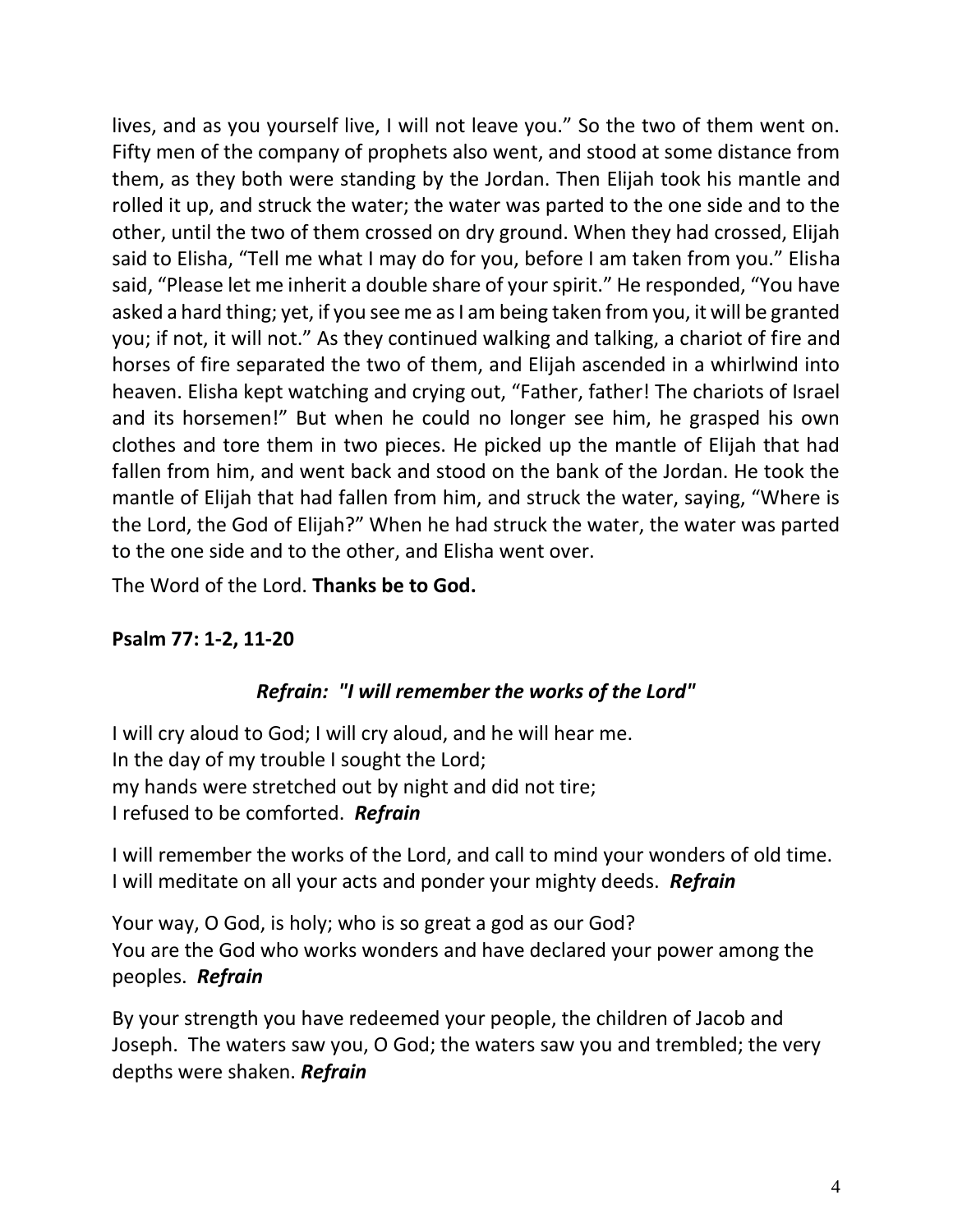# *Refrain: "I will remember the works of the Lord"*

The clouds poured out water; the skies thundered; your arrows flashed to and fro; The sound of your thunder was in the whirlwind; your lightnings lit up the world; the earth trembled and shook. *Refrain*

Your way was in the sea, and your paths in the great waters, yet your footsteps were not seen. You led your people like a flock by the hand of Moses and Aaron. *Refrain*

# **Second Reading: Galatians 5:1, 13-25**

For freedom Christ has set us free. Stand firm, therefore, and do not submit again to a yoke of slavery. For you were called to freedom, brothers and sisters; only do not use your freedom as an opportunity for self-indulgence, but through love become slaves to one another. For the whole law is summed up in a single commandment, "You shall love your neighbor as yourself." If, however, you bite and devour one another, take care that you are not consumed by one another. Live by the Spirit, I say, and do not gratify the desires of the flesh. For what the flesh desires is opposed to the Spirit, and what the Spirit desires is opposed to the flesh; for these are opposed to each other, to prevent you from doing what you want. But if you are led by the Spirit, you are not subject to the law. Now the works of the flesh are obvious: fornication, impurity, licentiousness, idolatry, sorcery, enmities, strife, jealousy, anger, quarrels, dissensions, factions, envy, drunkenness, carousing, and things like these. I am warning you, as I warned you before: those who do such things will not inherit the kingdom of God. By contrast, the fruit of the Spirit is love, joy, peace, patience, kindness, generosity, faithfulness, gentleness, and self-control. There is no law against such things. And those who belong to Christ Jesus have crucified the flesh with its passions and desires. If we live by the Spirit, let us also be guided by the Spirit.

The Word of the Lord. **Thanks be to God.**

# **Gospel Acclamation #712 v. 1**

**"Alleluia! Speak, O Lord, your servant is listening, you have the words of everlasting life. Alleluia!"**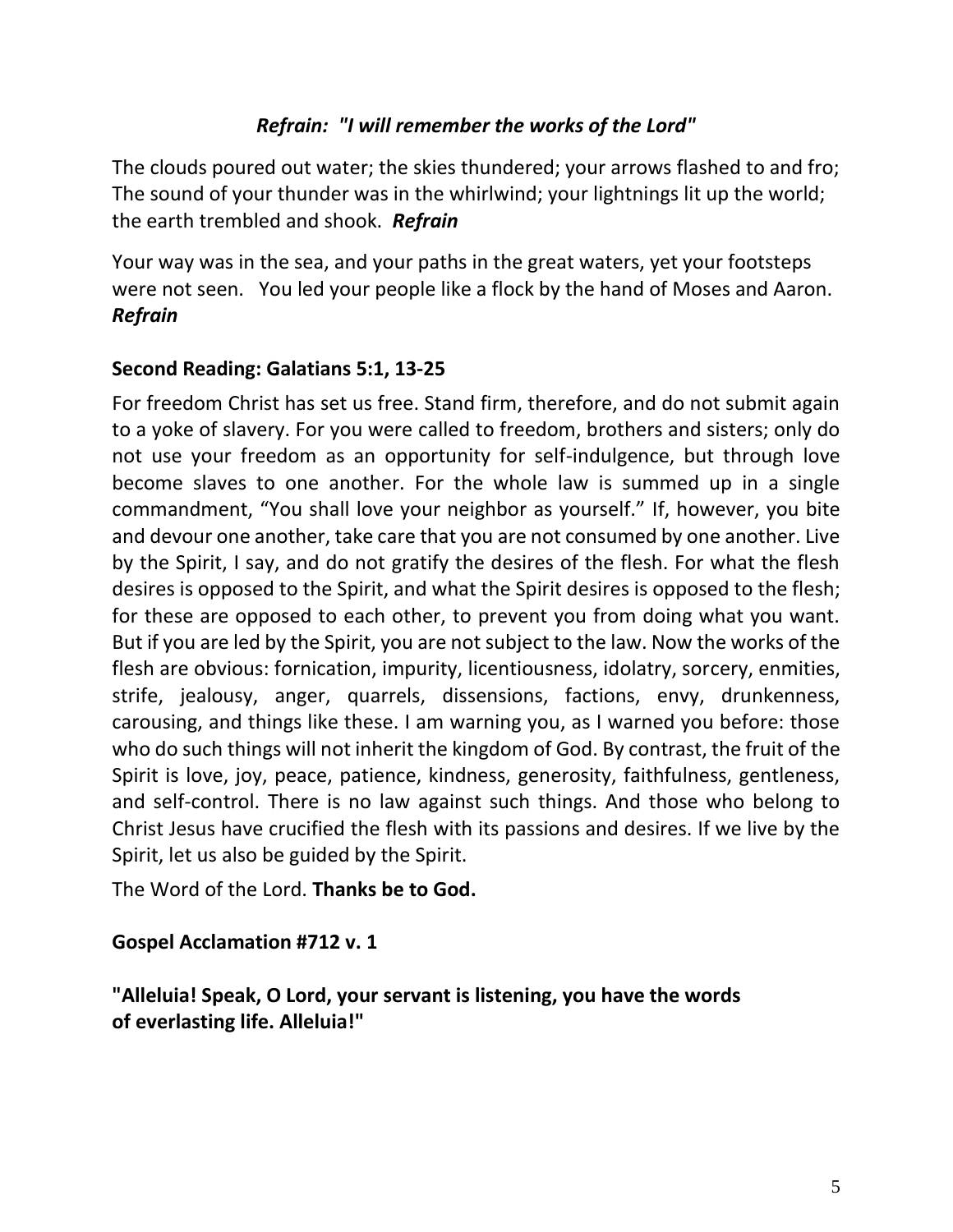| People: | Glory to you, Lord Jesus Christ.                            |
|---------|-------------------------------------------------------------|
| Reader: | The Holy Gospel of our Lord Jesus Christ according to Luke. |
| People: | And also with you.                                          |
| Reader: | The Lord be with you.                                       |

# **The Gospel: Luke 9:51-62** *Deacon Bill Crosby*

When the days drew near for him to be taken up, he set his face to go to Jerusalem. And he sent messengers ahead of him. On their way they entered a village of the Samaritans to make ready for him; but they did not receive him, because his face was set toward Jerusalem. When his disciples James and John saw it, they said, "Lord, do you want us to command fire to come down from heaven and consume them?" But he turned and rebuked them. Then they went on to another village. As they were going along the road, someone said to him, "I will follow you wherever you go." And Jesus said to him, "Foxes have holes, and birds of the air have nests; but the Son of Man has nowhere to lay his head." To another he said, "Follow me." But he said, "Lord, first let me go and bury my father." But Jesus said to him, "Let the dead bury their own dead; but as for you, go and proclaim the kingdom of God." Another said, "I will follow you, Lord; but let me first say farewell to those at my home." Jesus said to him, "No one who puts a hand to the plow and looks back is fit for the kingdom of God."

*At the conclusion of the Gospel, the reader says,* The Gospel of Christ.

*People:* **Praise to you, Lord Jesus Christ.**

# **Sermon**

# **Nicene Creed**

*Celebrant:* Let us confess our faith, as we say,

**All: We believe in one God, the Father, the Almighty,** 

**maker of heaven and earth, of all that is, seen and unseen.**

**We believe in one Lord, Jesus Christ, the only Son of God, eternally begotten of the Father, God from God, Light from Light, true God from true God,**

**begotten, not made, of one being with the Father.**

**Through him all things were made.**

**For us and for our salvation he came down from heaven:**

**by the power of the Holy Spirit he became incarnate from the Virgin Mary, and was made man.**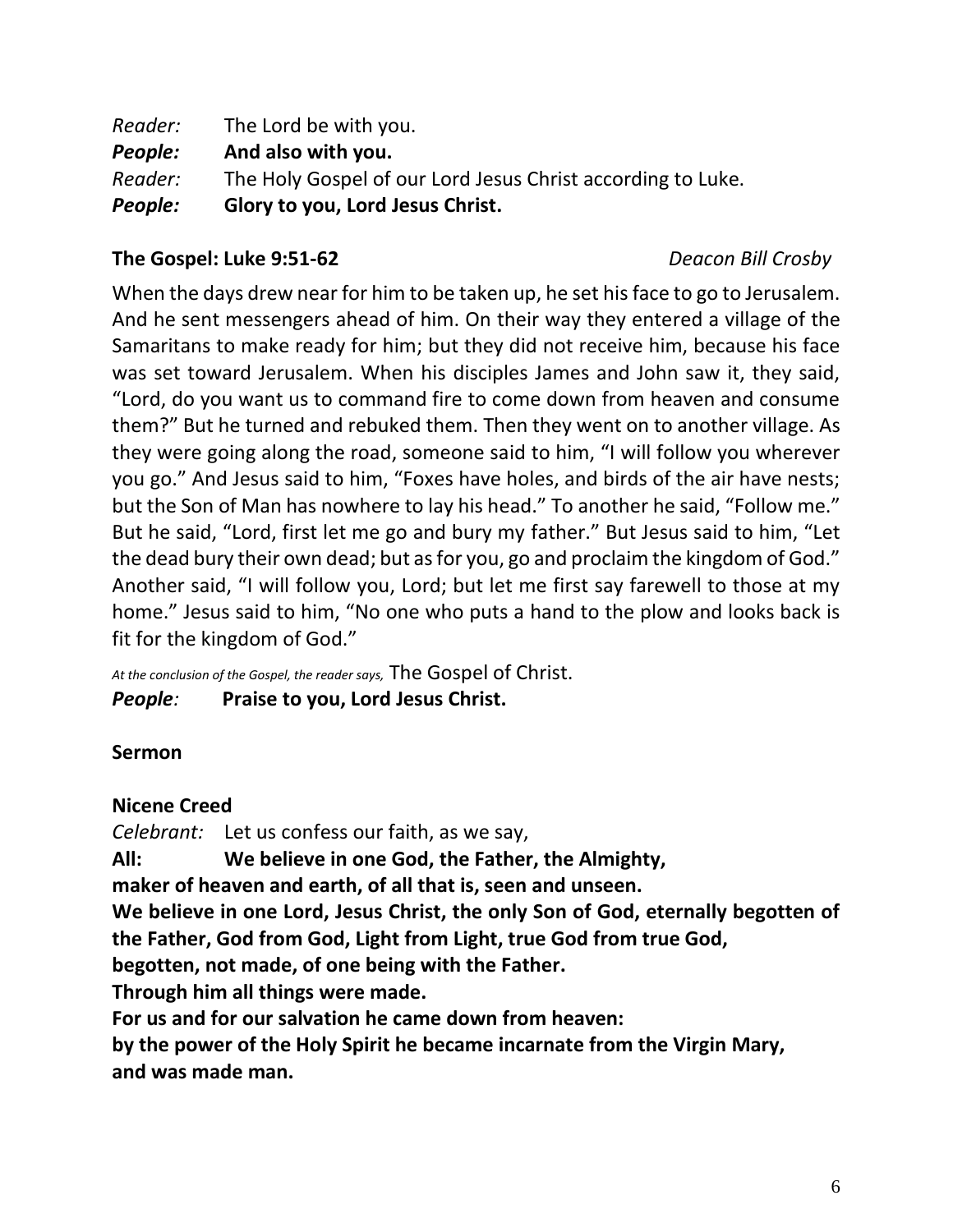**For our sake he was crucified under Pontius Pilate; he suffered death and was buried. On the third day he rose again in accordance with the scriptures; he ascended into heaven and is seated at the right hand of the Father. He will come again in glory to judge the living and the dead, and his kingdom will have no end. We believe in the Holy Spirit, the Lord, the giver of life, who proceeds from the Father. With the Father and the Son he is worshipped and glorified. He has spoken through the prophets. We believe in one holy catholic and apostolic Church. We acknowledge one baptism for the forgiveness of sins.**

**We look for the resurrection of the dead, and the life of the world to come. Amen.**

# **The Prayers of the People** *Ginny Blake*

# **Confession and Absolution**

|                  | Celebrant: Dear friends in Christ,              |
|------------------|-------------------------------------------------|
|                  | God is steadfast in love and infinite in mercy; |
|                  | he welcomes sinners                             |
|                  | and invites them to his table.                  |
|                  | Let us confess our sins,                        |
|                  | confident in God's forgiveness.                 |
| Silence is kept. |                                                 |

*Celebrant:* Most merciful God, *All:* **we confess that we have sinned against you in thought, word, and deed, by what we have done, and by what we have left undone. We have not loved you with our whole heart; we have not loved our neighbours as ourselves. We are truly sorry and we humbly repent. For the sake of your Son Jesus Christ, have mercy on us and forgive us, that we may delight in your will, and walk in your ways, to the glory of your name. Amen.**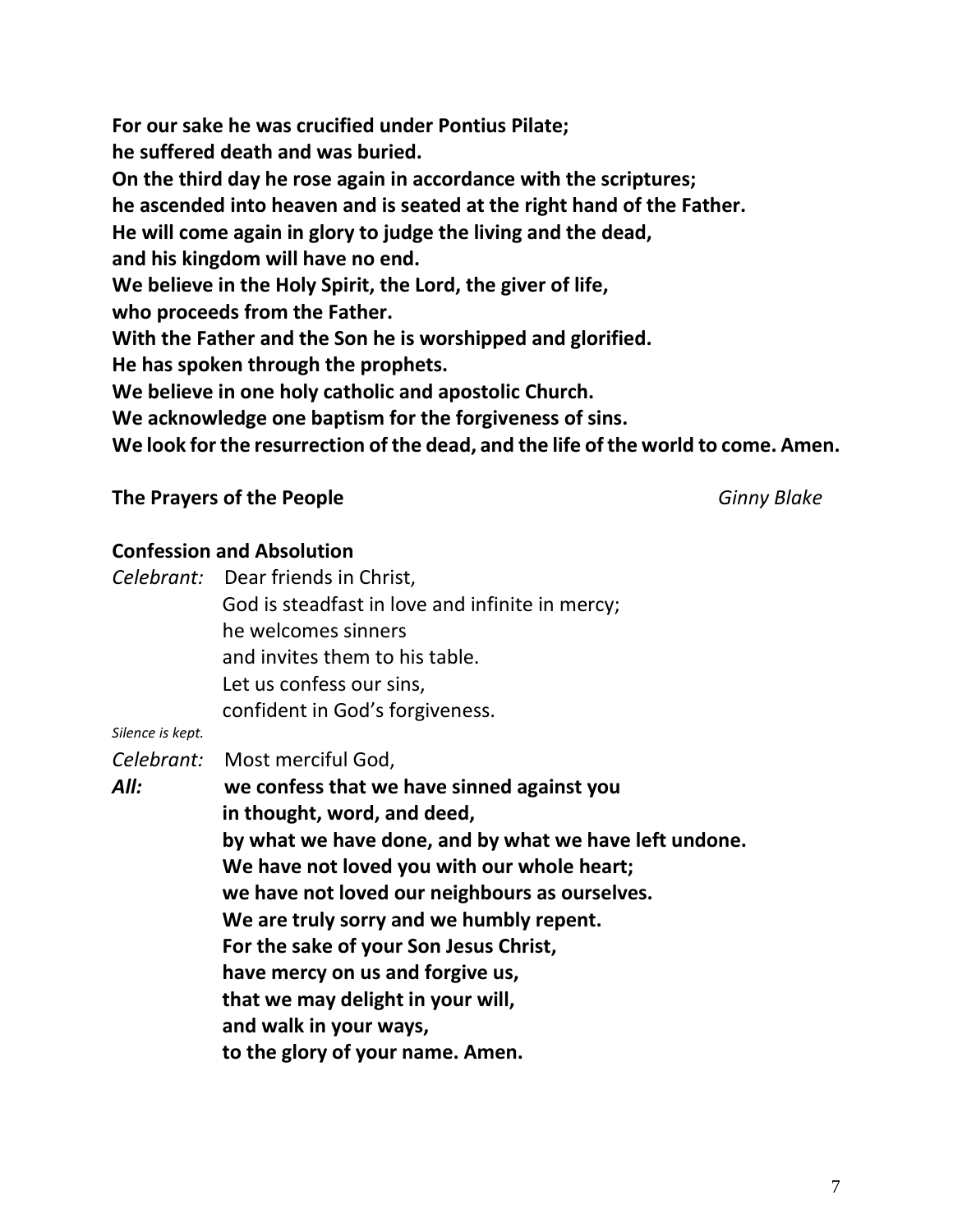*Celebrant:* Almighty God have mercy upon you, pardon and deliver you from all your sins, confirm and strengthen you in all goodness, and keep you in eternal life; through Jesus Christ our Lord. **Amen.**

## **The Peace**

# **The Celebration of the Eucharist**

#### **Offertory Hymn #430 "Will You Come and Follow Me"**

## **Prayer over the Gifts**

*Celebrant:* God of wisdom, receive all we offer you this day. Enrich our lives with the gifts of your Spirit, that we may follow the way of our Lord Jesus Christ, and serve one another in freedom. We ask this in his name. **Amen.**

#### **Eucharistic Prayer #5** *(the response is a sung response)*

| Celebrant: | The Lord be with you.                                                |
|------------|----------------------------------------------------------------------|
| People:    | And also with you.                                                   |
| Celebrant: | Lift up your hearts.                                                 |
| People:    | We lift them to the Lord.                                            |
| Celebrant: | Let us give thanks to the Lord our God.                              |
| People:    | It is right to give our thanks and praise.                           |
| Celebrant: | We give you thanks and praise, almighty God, for the gift of a world |
|            | full of wonder, and for our life which comes from you.               |
|            | By your power you sustain the universe.                              |
| People:    | Glory to you for ever and ever.                                      |
| Celebrant: | You created us to love you with all our heart,                       |
|            | and to love each other as ourselves,                                 |
|            | but we rebel against you by the evil that we do.                     |
|            | In Jesus, your Son, you bring healing to our world                   |
|            | and gather us into one great family.                                 |
|            | Therefore, with all who serve you on earth and in heaven,            |
|            | we praise your wonderful name, as we say,                            |
|            |                                                                      |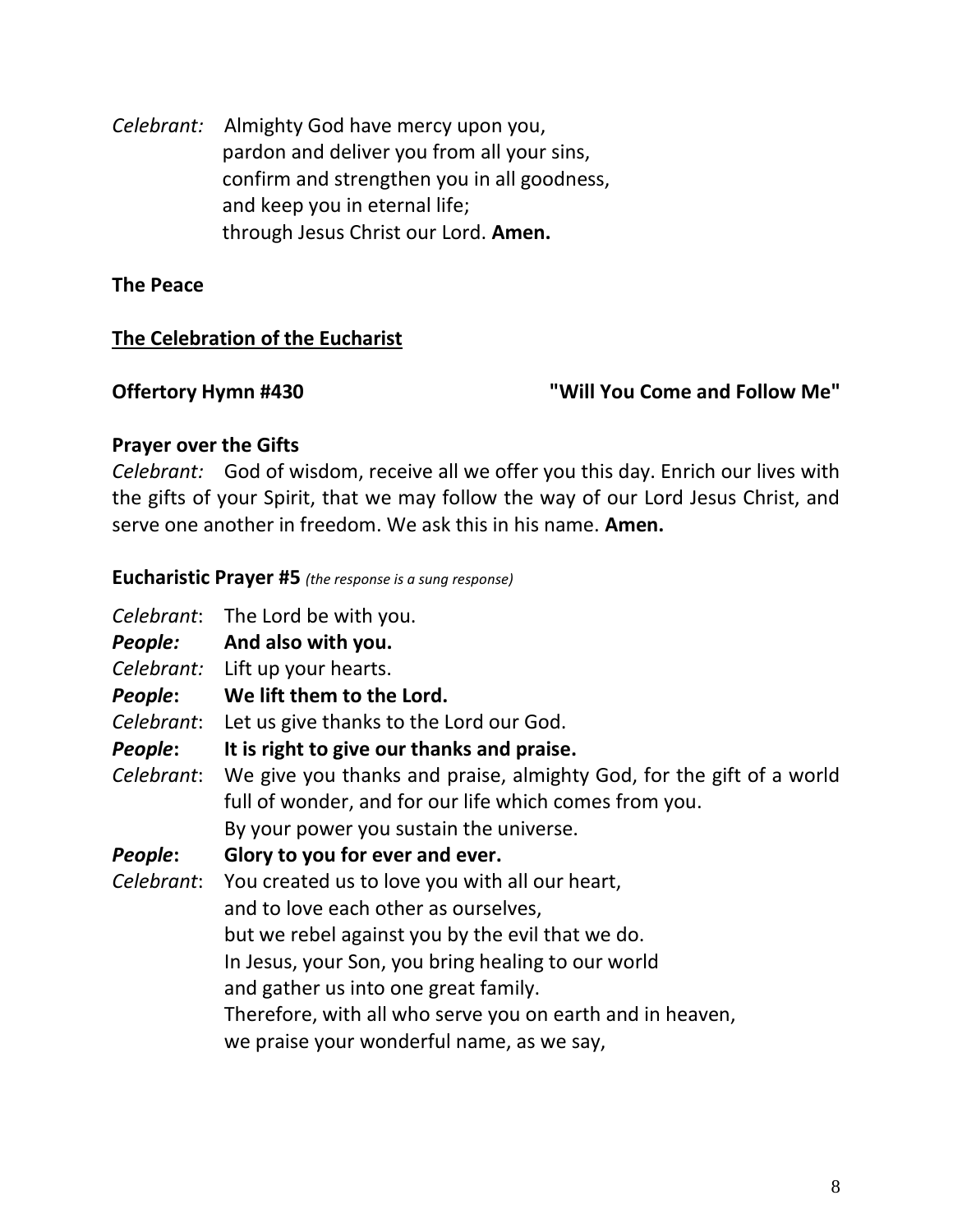| All:       | Holy, holy, holy Lord, God of power and might,                  |
|------------|-----------------------------------------------------------------|
|            | heaven and earth are full of your glory.                        |
|            | Hosanna in the highest.                                         |
|            | Blessed is he who comes in the name of the Lord.                |
|            | Hosanna in the highest.                                         |
| Celebrant: | We give you thanks and praise, loving Father,                   |
|            | because in sending Jesus, your Son, to us                       |
|            | you showed us how much you love us.                             |
|            | He cares for the poor and the hungry.                           |
|            | He suffers with the sick and the rejected.                      |
|            | Betrayed and forsaken, he did not strike back                   |
|            | but overcame hatred with love.                                  |
|            | On the cross he defeated the power of sin and death.            |
|            | By raising him from the dead you show us the power of your love |
|            | to bring new life to all your people.                           |
| People:    | Glory to you for ever and ever.                                 |
| Celebrant: | On the night before he gave up his life for us, Jesus,          |
|            | at supper with his friends,                                     |
|            | took bread, gave thanks to you, broke it, and gave it to them,  |
|            | saying, "Take this, all of you, and eat it:                     |
|            | this is my body which is given for you."                        |
|            | After supper, Jesus took the cup of wine, said the blessing,    |
|            | gave it to his friends,                                         |
|            | and said, "Drink this, all of you: this is the cup of my blood, |
|            | the blood of the new and eternal covenant,                      |
|            | which is shed for you and for many,                             |
|            | so that sins may be forgiven. Do this in memory of me."         |
| People:    | Glory to you for ever and ever.                                 |
| Celebrant: | Gracious God, with this bread and wine                          |
|            | we celebrate the death and resurrection of Jesus,               |
|            | and we offer ourselves to you in him.                           |
|            | Send your Holy Spirit on us and on these gifts,                 |
|            | that we may know the presence of Jesus                          |
|            | in the breaking of bread,                                       |
|            | and share in the life of the family of your children.           |
| People:    | Glory to you for ever and ever.                                 |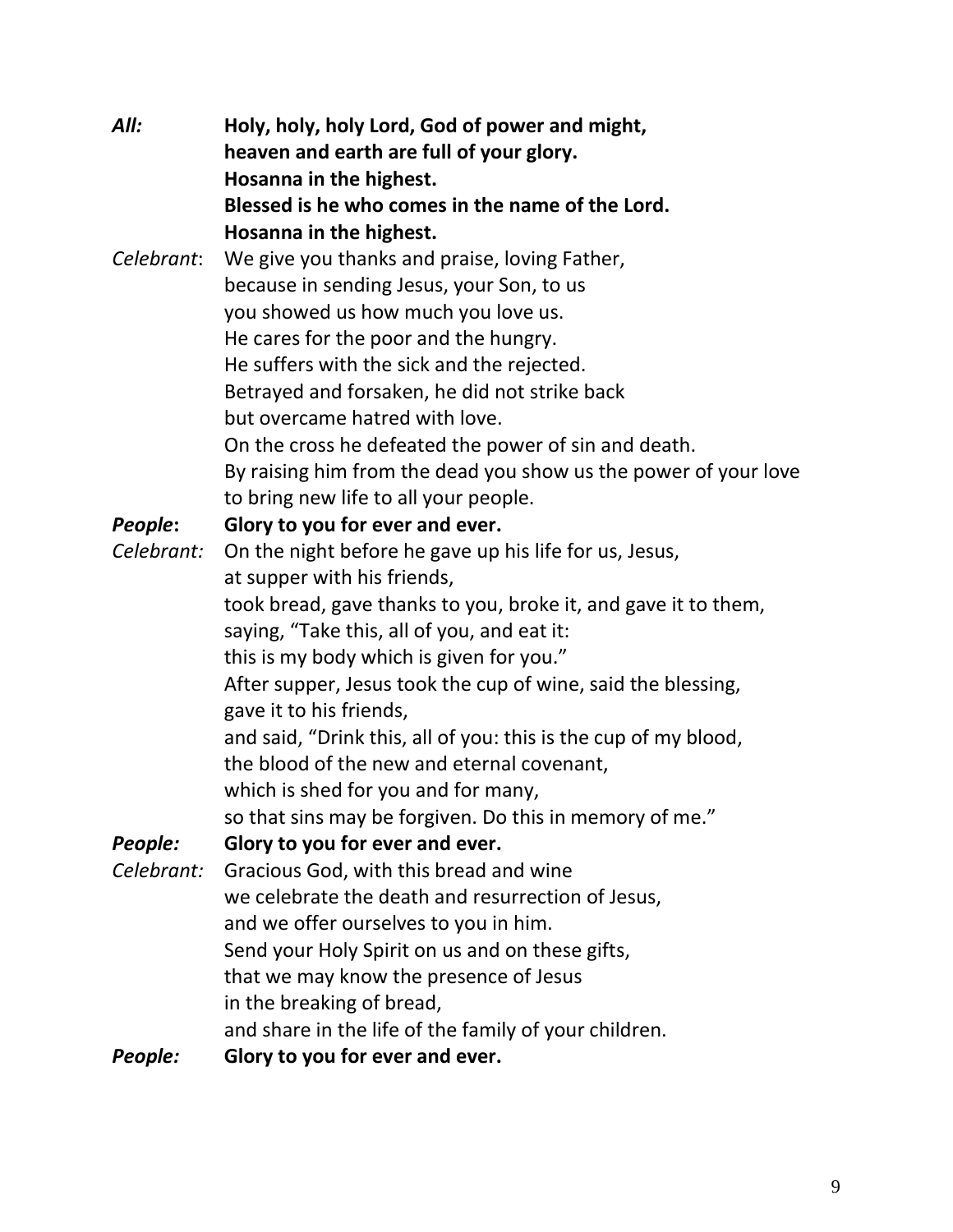*Celebrant:* Father, you call us to be your servants; fill us with the courage and love of Jesus, that all the world may gather in joy at the table of your kingdom. We sing your praise, almighty Father, through Jesus, our Lord, in the power of the Holy Spirit, now and for ever.

*People***: Glory to you for ever and ever. Amen.**

# **The Lord's Prayer**

*Celebrant*: As our Saviour taught us, let us pray,

*All***: Our Father in heaven, hallowed be your name, your kingdom come, your will be done, on earth as in heaven. Give us today our daily bread. Forgive us our sins as we forgive those who sin against us. Save us from the time of trial, and deliver us from evil. For the kingdom, the power, and the glory are yours, now and for ever. Amen.**

# **The Breaking of the Bread: Sentence #1**

- *Celebrant:* "I am the bread of life," says the Lord. "Whoever comes to me will never be hungry; whoever believes in me will never thirst." *All:* **Taste and see that the Lord is good;**
- **happy are they who trust in him!**

**Lamb of God** 

**Lamb of God, you take away the sin of the world, have mercy on us. Lamb of God, you take away the sin of the world, have mercy on us. Lamb of God, you take away the sin of the world, grant us peace.**

# **The Communion**

*Reader:* I invite all those who are unable to receive the consecrated bread and wine this day but who long for the grace and blessing of God through our Savior Jesus Christ, to join me in this prayer for Spiritual Communion: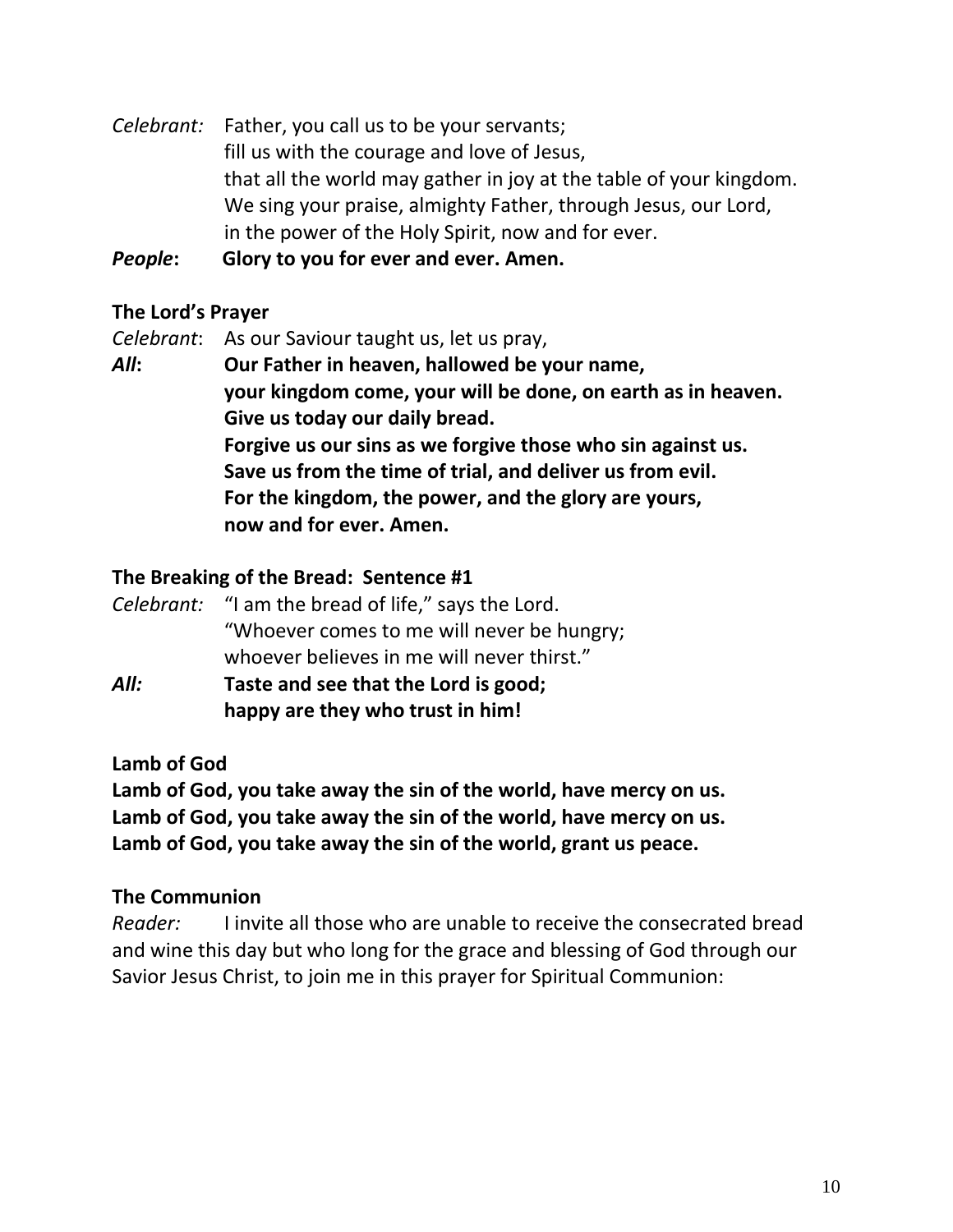*All:* **In union, blessed Jesus, with your faithful people at every altar of your church where the Holy Eucharist is now being celebrated, I offer my praise and thanksgiving. Since I cannot be present at St. John's Cathedral today to receive the sacrament, I ask you to come spiritually into my heart. Cleanse and strengthen me with your grace, Lord Jesus, and let me never be separated from you. May I live in you and you in me in this life and in the life to come. Amen.** 

## **Prayer after Communion**

*Celebrant:* God of power, we are nourished by the riches of your grace. Raise us to new life in your Son Jesus Christ and fit us for his eternal kingdom, that all the world may call him Lord. We ask this in his name. **Amen.**

## **Doxology**

*Celebrant:* Glory to God,

**All: whose power, working in us, can do infinitely more than we can ask or imagine. Glory to God from generation to generation, in the Church and in Christ Jesus, for ever and ever. Amen**

# **The Blessing**

**Recessional Hymn #517 "O God, Your Constant Care and Love"**

#### **The Dismissal**

*Deacon:* Go forth into the world, rejoicing in the power of the Spirit. *People:* **Thanks be to God.** 

#### **Postlude**